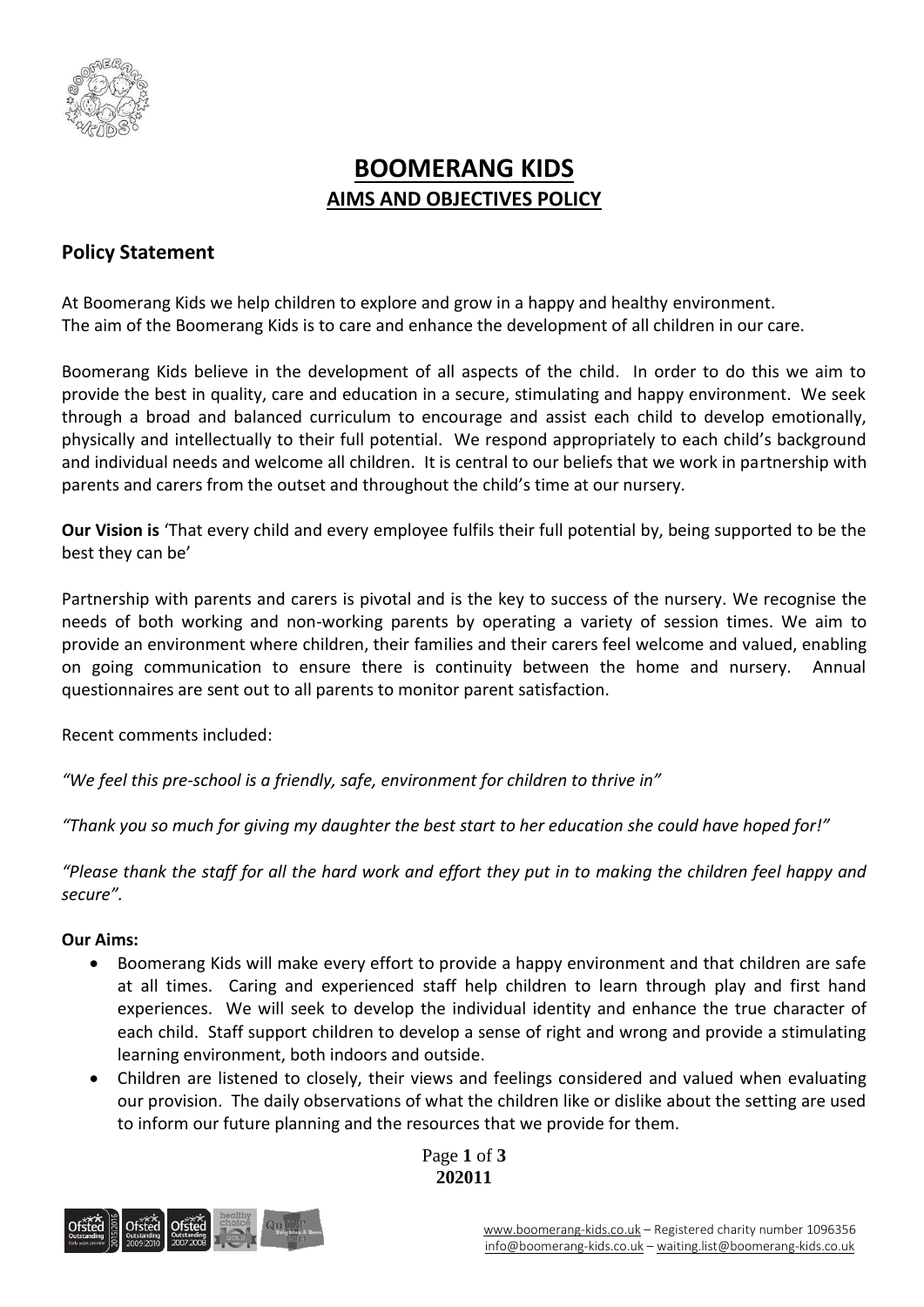

- We recognise the importance for children to form secure attachments with the adults who care for them and therefore operate a Key Persons system which enables staff to tailor activities to the individual needs of the children in their care. Staff are sensitive and responsive to each child and by getting to know them and their families, we together are able to form an individual learning and care plan for each child.
- We aim to offer the best quality care by having the consistency of long serving staff that are reflective of the local diverse community. Personal professional development is actively encouraged and supported, our staff are all qualified or on training courses to become qualified shortly.
- To provide an environment full of learning opportunities, whilst supporting each child's individual need. If necessary we will support these needs by seeking advice from outside agencies such as Brighton & Hove Inclusion Support Services (BHISS).

#### **We will monitor that we are achieving these aims by:**

- Evaluations on observations by Key Persons and Managers.
- Regular meetings to evaluate and update progression and next steps.
- Also by verbal or written feedback from all children, parent/carers.
- Attendance register and interest from new parents/carers.
- In-house and outside quality assurance evaluations and action plans.
- OFSTED inspections and (SEF) Self Evaluation Form.
- Keeping up to date with both national and local guidance/legislation.This is now done daily following COVID 19.
- Continual staff development via training.

We follow the national Early Years Foundation Stage curriculum (EYFS), which is setting standards for learning, development and care for children from birth to five years. The EYFS is a curriculum which continues until the end of reception year of school.

Planning is based on individual children's interest, as observed by the Key Person, parent or another setting that the child attends throughout their week. The focus is on learning through play and building on the child's achievements to date. We aim to offer a balance of adult-led opportunities, and those that children plan or initiate themselves.

#### **Breakfast & After School Club**

The planning for our After School Club will follow the same 'learning through play' ethos of the group.

In summary, we aim to provide a friendly, clean, comfortable and safe environment which the children will find stimulating and challenging, where enjoyment and fun are linked with discovery and learning.



Page **2** of **3 202011**